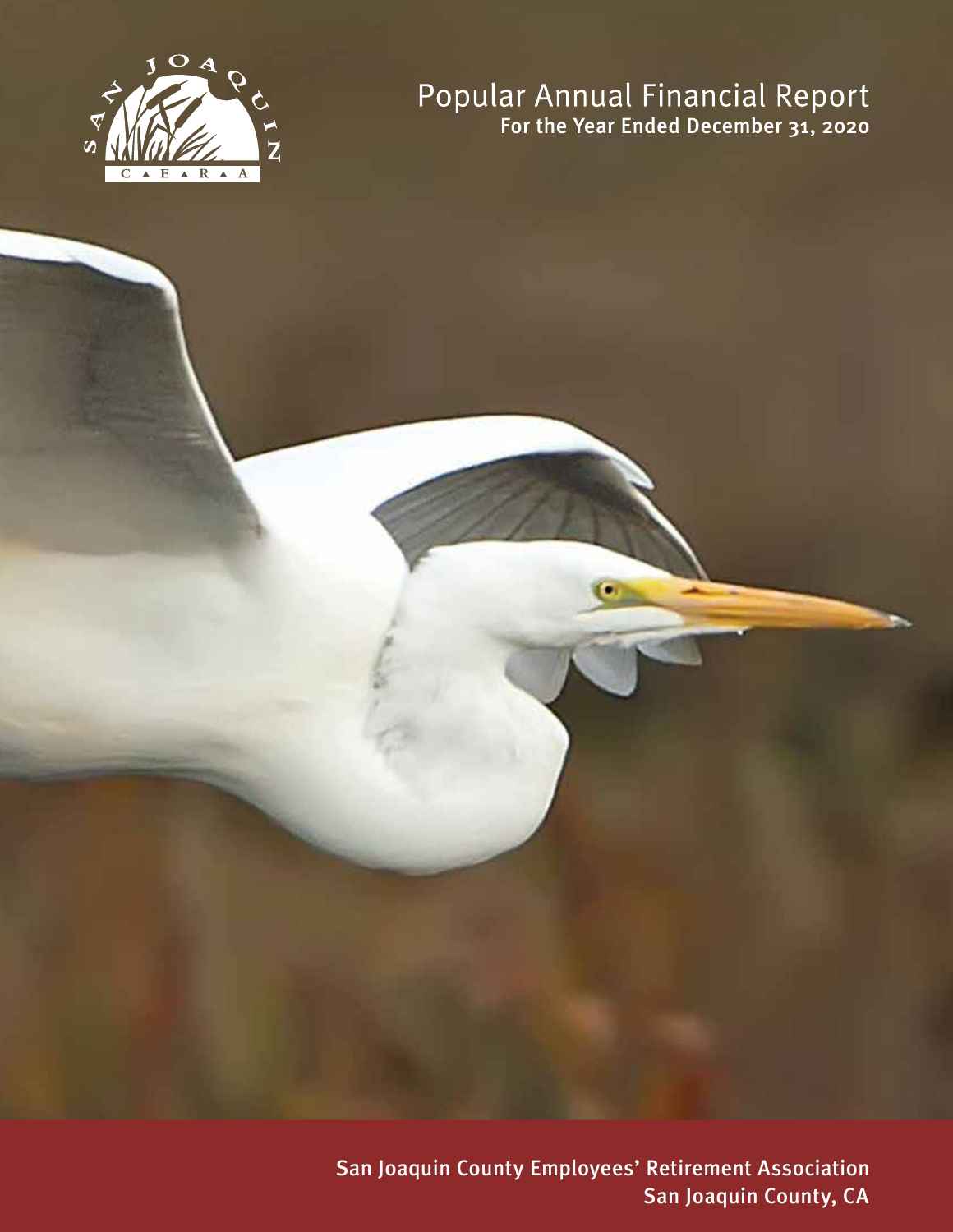# Financial Review

# **HISTORY OF FIDUCIARY NET POSITION**

For the last ten fiscal years ended December 31 (DOLLARS IN BILLIONS)



# **FIDUCIARY NET POSITION**

The statement of Fiduciary Net Position is a snapshot of SJCERA's fund balance at year end.

The difference between assets and liabilities is the "net position", which represents the money available to pay retirement benefits. At December 31, 2020, SJCERA's net position was approximately \$3.5 billion.

# **SJCERA FIDUCIARY NET POSITION**

|                                                         | 2020            | 2019            | 2018            |
|---------------------------------------------------------|-----------------|-----------------|-----------------|
| Cash and<br>Receivables                                 | \$244,626,021   | \$135,994,035   | \$224,623,198   |
| Investments                                             | 3,389,474,004   | 3,158,399,420   | 2,701,518,859   |
| Other Assets                                            | 276,901         | 261,827         | 297,261         |
| <b>Total Assets</b>                                     | 3,634,376,926   | 3,294,655,282   | 2,926,439,318   |
| Total<br>Liabilities                                    | 87,664,677      | 50,293,455      | 85,397,242      |
| <b>TOTAL</b><br><b>FIDUCIARY</b><br><b>NET POSITION</b> | \$3,546,712,249 | \$3,244,361,827 | \$2,841,042,076 |

# **FUNDING PROGRESS**

SJCERA's pension actuary performs an annual actuarial valuation and Government Accounting Standards Board (GASB) 67/68 Report. The GASB 67/68 Report states that during 2020, SJCERA's total pension liability was \$5.2 billion, our market value of assets was \$3.5 billion, resulting in net pension liability of \$1.7 billion. The January 1, 2020 valuation reported a funded ratio of 64.3 percent. In general, this indicates that for every dollar of benefits liability, SJCERA had about 64 cents in 2019. The January 1, 2021 actuarial valuation, which reflects the Plan's progress in 2020, will be available in August, after the publication of this report.

# **CHANGES IN FIDUCIARY NET POSITION**

The statement of Changes in Fiduciary Net Position provides information about SJCERA's financial activities during fiscal year 2020 in comparison to 2019 and 2018. For 2020, SJCERA received \$558 million in additional revenues, including employer and member contributions of \$281million and investment income of \$277 million. From that, SJCERA paid \$256 million in benefits and administrative expenses. In summary, SJCERA started the year with \$3.2 billion and ended the year with \$3.5 billion.

|                                                              | 2020             | 2019            | 2018                |
|--------------------------------------------------------------|------------------|-----------------|---------------------|
| <b>ADDITIONS:</b><br>Employers'<br>Contributions             | \$240,700,988    | \$225,528,756   | Ś.<br>208,757,572   |
| Member<br>Contributions                                      | 40,568,995       | 38,098,688      | 35,377,951          |
| Net Investment<br>and<br>Miscellaneous<br>Income (Loss)      | 276,996,530      | 380,674,528     | (56, 397, 598)      |
| <b>Transfer from</b><br>Healthcare<br>Agency Fund            | 172,041          | 299,014         | 324,269             |
| TOTAL<br><b>ADDITIONS</b>                                    | \$558,438,554    | \$644,600,986   | Ś.<br>188,062,194   |
| <b>DEDUCTIONS:</b><br>Retirement<br>Benefit<br>Payments      | \$247,254,985    | \$232,736,441   | Ś.<br>218,456,053   |
| Death Benefits                                               | 808,150          | 668,768         | 622,901             |
| Refund of<br>Contributions                                   | 3.488.542        | 2.944.863       | 2,364,713           |
| Administrative<br>and Other<br>Expenses                      | 4,536,455        | 4,931,163       | 4,865,082           |
| <b>TOTAL</b><br><b>DEDUCTIONS</b>                            | \$256,088,132    | \$241,281,235   | \$226,308,749       |
| <b>CHANGES IN</b><br><b>FIDUCIARY</b><br><b>NET POSITION</b> | \$302,350,422    | \$403,319,751   | Ś<br>(38, 246, 555) |
| <b>FIDUCIARY NET</b>                                         | <b>POSITION:</b> |                 |                     |
| <b>BEGINNING</b><br><b>OF YFAR</b>                           | \$3,244,361,827  | \$2,841,042,076 | \$2,879,288,631     |
| <b>END OF YEAR</b>                                           | \$3,546,712,249  | \$3,244,361,827 | \$2,841,042,076     |

# **HISTORY OF FUNDING PROGRESS**

Funded ratio based on Actuarial Value of Assets for the fiscal years ended December 31

| <b>ACTUARIAL</b><br><b>VALUATION DATE</b> | <b>FUNDED RATIO</b> |
|-------------------------------------------|---------------------|
| January 1, 2020                           | 64.3%               |
| January 1, 2019                           | 64.5%               |
| January 1, 2018                           | 64.8%               |
| January 1, 2017                           | 64.6%               |
| January 1, 2016                           | 65.0%               |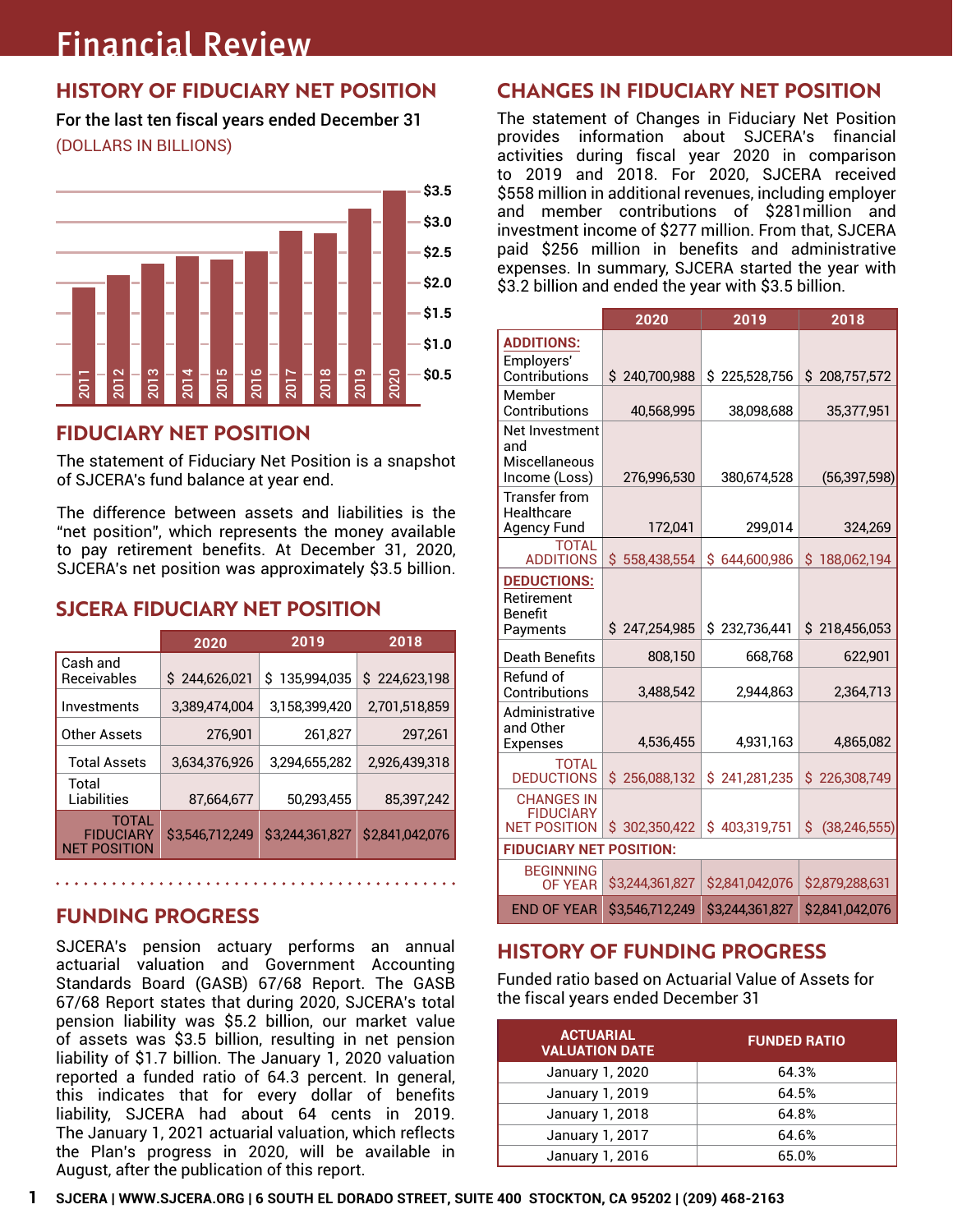# **Investments**

For calendar year 2020, SJCERA's investment portfolio's net investment return was 8.3 percent. This is 1.3 percent higher than the actuarial assumption of 7.0 percent.

SJCERA's strategic asset allocation is designed to ensure diversification across asset classes and achieve SJCERA's objective of earning a return that, coupled with projected contributions, is projected to sufficiently fund the benefits over the long term.

# **ACTUAL ASSET ALLOCATION**



### Dear SJCERA Members:

This Popular Annual Financial Report summarizes the Comprehensive Annual Financial Report for the fiscal year ended December 31, 2020. Derived from the more detailed Comprehensive Annual Financial Report, the Popular Annual Financial Report's financial data are consistent with generally accepted accounting principles and guidelines established by the Governmental Accounting Standards Board. Both the Comprehensive and the Popular reports are available on [www.sjcera.org](http://www.sjcera.org) under [Financials](https://www.sjcera.org/new_website/05financials/financial-reports.html).

SJCERA's diversified strategic asset allocation is designed to achieve the goal of earning a return that, coupled with expected contributions, is projected to sufficiently fund the benefits over the long term. SJCERA hires external expert management firms, and on a regular basis monitors each firms' strategy, philosophy, personnel, fees and performance. The results of the monitoring are reported to the Board quarterly. For the year ended December 31, 2020, the portfolio gained 8.3 percent net of fees, which exceeded the actuarial assumed 7.0 percent return. As of December 31, 2020, SJCERA's five-year annualized net return was 7.4 percent; SJCERA implemented its current investment approach four years ago.

SJCERA's pension actuary performs an annual actuarial valuation and Governmental Accounting Standards Board (GASB) 67/68 Report. The GASB 67/68 Report states that during 2020, SJCERA's total pension liability was \$5.2 billion, our market value of assets was \$3.5 billion, resulting in a net pension liability of \$1.68 billion. The January 1, 2020 valuation reported a funded ratio of 64.3 percent on an Actuarial Value of Assets (AVA) basis

# **INVESTMENT PORTFOLIO PERFORMANCE**

As of December 31, 2020

|                                                                   | <b>ANNUALIZED</b>             |        |        |         |
|-------------------------------------------------------------------|-------------------------------|--------|--------|---------|
|                                                                   | <b>CURRENT</b><br><b>YEAR</b> | 3-YEAR | 5-YEAR | 10-YEAR |
| <b>Global Public Equities</b>                                     | 8.8%                          | 7.4%   | 11.1%  | 8.3%    |
| Stable Fixed Income                                               | 3.0                           | 4.6    | 4.5    | 5.1     |
| Credit                                                            | 2.2                           | 3.5    | 4.8    | 6.0     |
| <b>Risk Parity</b>                                                | 12.0                          | 8.1    | 9.6    | 3.3     |
| Private Appreciation /<br><b>Real Estate-</b><br>Private Managers | 5.9                           | 10.8   | 10.7   | 14.7    |
| Crisis Risk Offset (CRO)                                          | 5.7                           | 3.3    | 1.9    | 8.8     |
| <b>Short Term</b><br>Investments/Cash/<br>Cash Equivalents        | 0.3                           | 1.1    | 1.0    | 0.5     |
| <b>TOTAL FUND</b><br>(GROSS OF FEES)                              | 8.8%                          | 6.9%   | 8.1%   | 6.8%    |
| <b>TOTAL FUND</b><br>(NET OF FEES)                                | 8.3%                          | 6.3%   | 7.4%   | 6.0%    |
| <b>POLICY BENCHMARK</b>                                           | 11.3%                         | 8.0%   | 9.0%   | 7.1%    |

### **TOTAL ASSETS UNDER MANAGEMENT: \$3.5 BILLION**

(64.7 percent on a Market Value of Assets (MVA) basis). The January 1, 2021 valuation, which will include an updated funded ratio, is expected to be available in August 2021, after the publication of this report. Preliminary calculations indicate the funded ratio will increase to 68 percent on an MVA basis.

Results from the 2020 action plan goals included reallocating about one-third of the portfolio's assets into more efficient index funds, hiring new investment managers within private markets, increasing member's access to retirement planning education by offering online seminars, and expanding employer education and resources by creating a new Employer Notices web page. In July, the California Supreme Court issued the Alameda Decision, perhaps the most significant, pension-related decision in nearly 20 years. SJCERA anticipates completing the benefit and contributions changes resulting from Alameda in 2021.

Finally, I want to recognize the Board of Retirement for their leadership, SJCERA's advisors for their efforts to ensure SJCERA's successful operation, and our resilient and resourceful staff whose dedication to members and our mission allowed SJCERA to continue full operations throughout the pandemic while keeping members and SJCERA staff safe.

Sincerely,

hick

Johanna Shick, Chief Executive Officer **2020 POPULAR ANNUAL FINANCIAL REPORT 2**